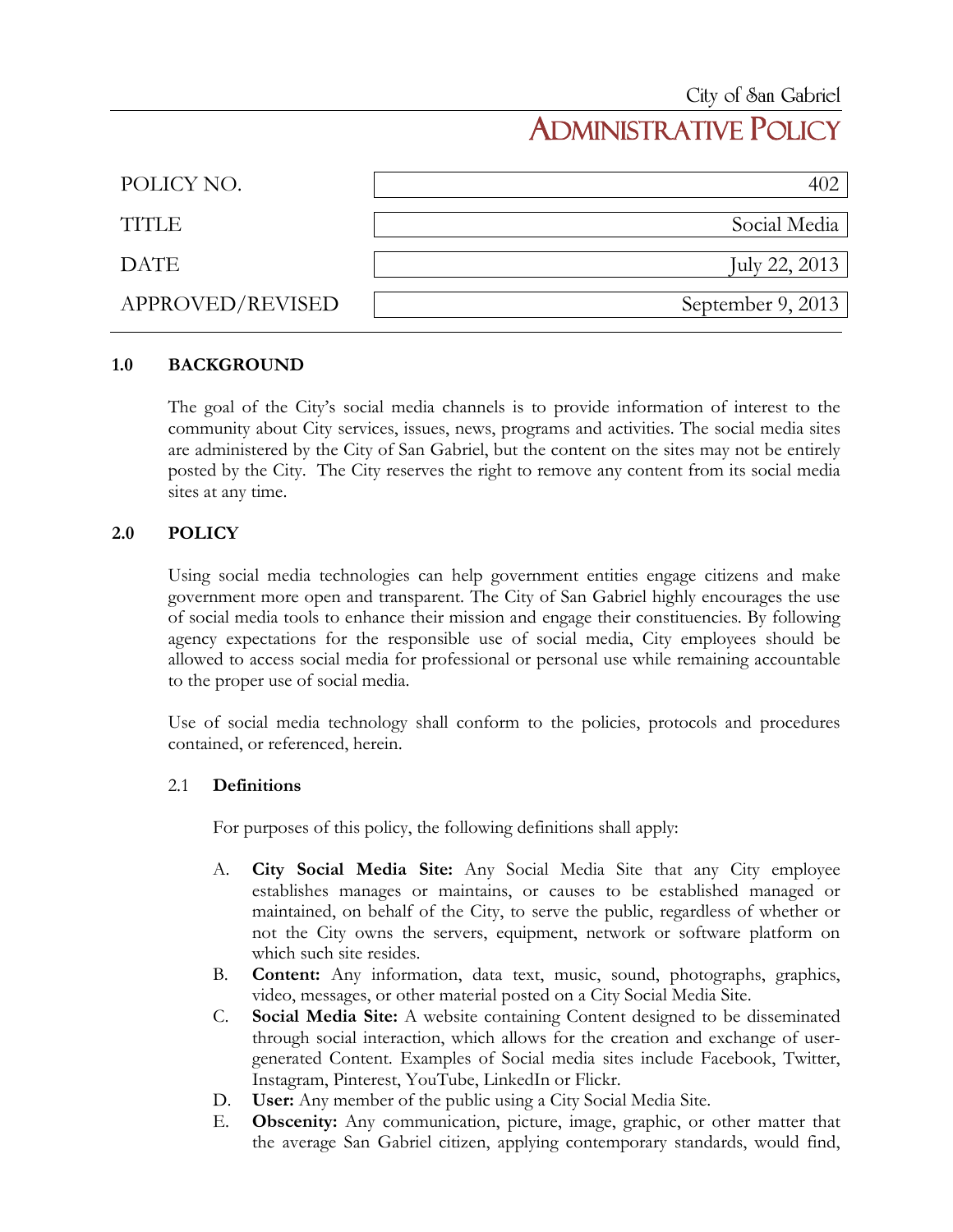taking the material as a whole, appeals to prurient interest whether it depicts or describes, in a patently offensive way, sexual conduct.

## **3.0 PROCEDURES**

- 3.1 The City's official website at [www.sangabrielcity.com](http://www.sangabrielcity.com/) will remain the City's primary means of internet communication.
- 3.2 The establishment of City social media sites is subject to approval by the City Manager or his/her designees. Upon approval, City social media sites shall bear the name and/or official logo of the City.
- 3.3 City social media sites shall clearly state that such sites are maintained by the City and that the sites' users must comply with the City's social media policy.
- 3.4 Wherever possible, City social media sites shall link back to the City's official website for forms, documents, online services and other information necessary to conduct business with the City of San Gabriel.
- 3.5 The City shall use social media sites as consistently as possible and in conjunction with other established City communication tools.
- 3.6 The City Manager's communications staff will monitor all content on City Social media sites to ensure adherence to both the City's social medial policy and the interest and goals of the City of San Gabriel.
- 3.7 City social media sites shall be managed in a manner consistent with the Brown Act. Members of the City Council and City Commissions shall not respond to any published postings, or use the site or any form of electronic communication to respond to, blog or engage in serial meetings, or otherwise discuss, deliberate, or express opinions on any issue within the subject matter jurisdiction of the body.
- 3.8 The City reserves the right to suspend or terminate any City social media site at any time without notice.
- 3.9 City social media sites shall comply with usage rules and regulations required by the site provider, including privacy policies.
- 3.10 The City's social media policy shall be displayed to users or made available by hyperlink on the City's website.
- 3.11 City social media sites shall adhere to applicable federal, state and local laws, regulations, and policies.
- 3.12 City social media sites are subject to the California Public Records Act. Any content maintained on a City social media site that is related to City business, including a list of subscribers, posted communication, and communication submitted for posting, may be considered a public record and subject to public disclosure.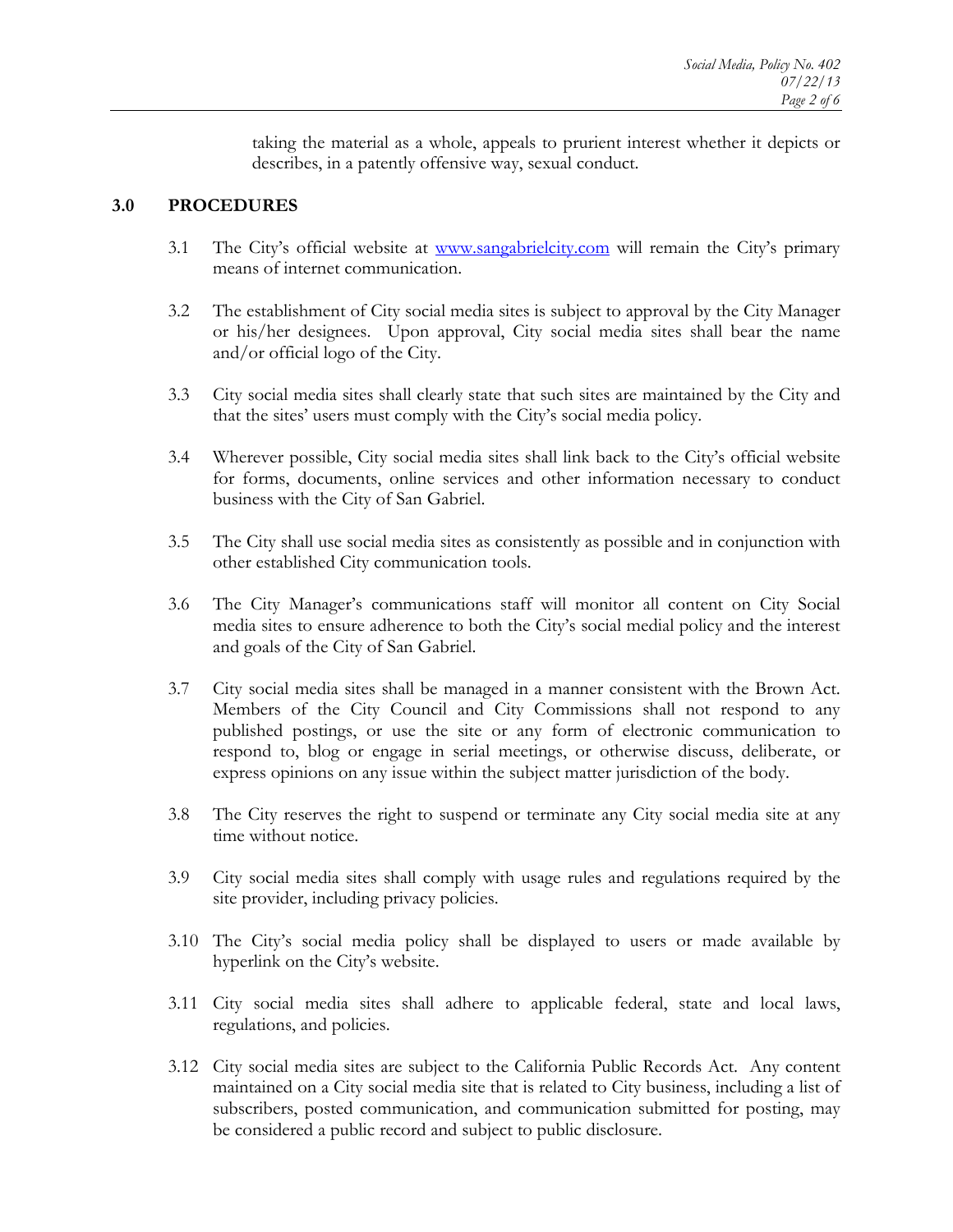- 3.13 Employees representing the City on City social media sites shall conduct themselves at all times as a professional representative of the City and in accordance with all City policies.
- 3.14 Comments on topics or issues not pertaining to matters of the City or otherwise within the direct jurisdictional purview of the City of San Gabriel may be restricted or removed.
- 3.15 All City social media sites shall utilize authorized City contact information for account set-up, monitoring and access. The use of personal email accounts or phone numbers by any City employee is not allowed for the purpose of setting-up, monitoring, or accessing a City Social Media Site.
- 3.16 City social media sites may contain content, including but not limited to, advertisements or hyperlinks over which the City has no control. The City does not endorse any hyperlink or advertisement placed on City Social media sites by the Social media sites' owners, vendors, or partners.
- 3.17 The City reserves the right to change, modify, or amend all or part of this policy at any time.

## **4.0 CONTENT GUIDELINES**

The content of City social media sites includes, but is not limited to, information, photographs, videos, and hyperlinks.

- 4.1 The City shall have full permission and rights to any content posted by the City, including photographs and videos.
- 4.2 Any employee authorized to post items on any of the City's social media sites shall review, be familiar with, and comply with the social Media Site's use policies and terms and conditions.
- 4.3 Any employee authorized to post items on any of the City's social media sites shall not express his or her own personal views or concerns through such postings.
- 4.4 Postings must contain information that is freely available to the public and not be confidential as defined by any City policy or state or federal law;
- 4.5 Postings to City social media sites shall not contain any of the following:
	- A. Posts or comments that are false, misleading or deceptive;
	- B. Comments that are not topically related to the particular posting being commented upon;
	- C. Comments in support of, or opposition to, political campaigns, candidates or ballot measures;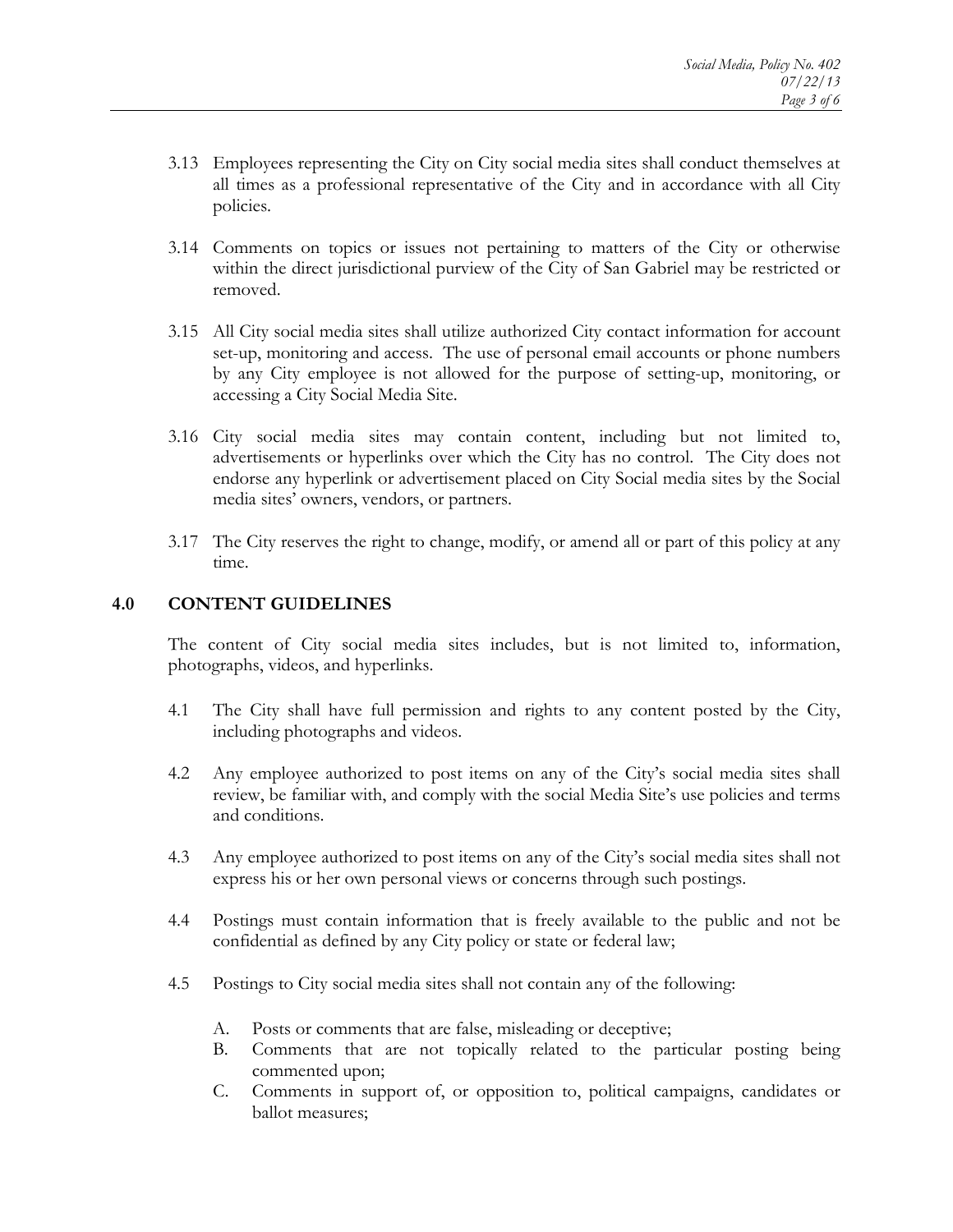- D. Content that that implies or declares an endorsement by the City of San Gabriel of any goods, services, or activities;
- E. Profane language or content;
- F. Content that promotes, fosters, or perpetuates discrimination on the basis of race, creed, color, age, religion, gender, marital status with regard to public assistance, national origin, physical or mental disability or sexual orientation, as well as any other category protected by federal, state, or local laws;
- G. Contains any obscenity, or sexual content or links to sexual content of any kind Solicitations of commerce, including but not limited to advertising of any business or product for sale; except as expressly provided for on City web-site, social media sites, and/or blogs;
- H. Images not suitable for viewing by persons of all ages;
- I. Conduct or encouragement of illegal goods, services or activities;
- J. Information that may tend to compromise the safety or security of the public or public systems; or
- K. Content that violates a legal ownership interest of any other party.

The Conditions of Use shall be displayed to users or made available by hyperlink on all City Social media sites. Any content removed based on these guidelines must be retained, including the time, date and identity of the poster, when available.

- 4.6 The City reserves the right to implement or remove any functionality of its social media sites, when deemed appropriate by the City Manager to be inconsistent with the City's goals. This includes, but is not limited to, information, articles, pictures, videos or any other form of communication that is posted on a City social media Site.
- 4.7 Except as expressly provided in this Policy, accessing any social media sites shall comply with all applicable City policies pertaining to communications and the use of the internet by employees, including e-mail content.

## **5.0 CONDITIONS OF USE FOR CITY SOCIAL MEDIA SITES**

To ensure social media sites are a safe and productive place, the following conditions of use should be followed:

- 5.1 **Purpose**. The City of San Gabriel has the right to set and enforce rules and regulations for use of City social media sites. The City has established these Conditions of Use in order to provide City social media sites for use by the public on a fair and equitable basis. City Social media sites are not traditional public forums.
- 5.2 **Agreement to Conditions of Use**. By accessing, participating in or using any City Social media sites, user agrees to abide by these Conditions of Use.
- 5.3 **User-created Content**. All user-created content is the sole responsibility of the user creating such Content. This means that each user, and not the City, is entirely responsible for all content that he or she uploads, posts, emails, or otherwise transmits via City social media sites. The City does not guarantee the accuracy, integrity, or quality of such Content. Content posted by a user on any City social media Site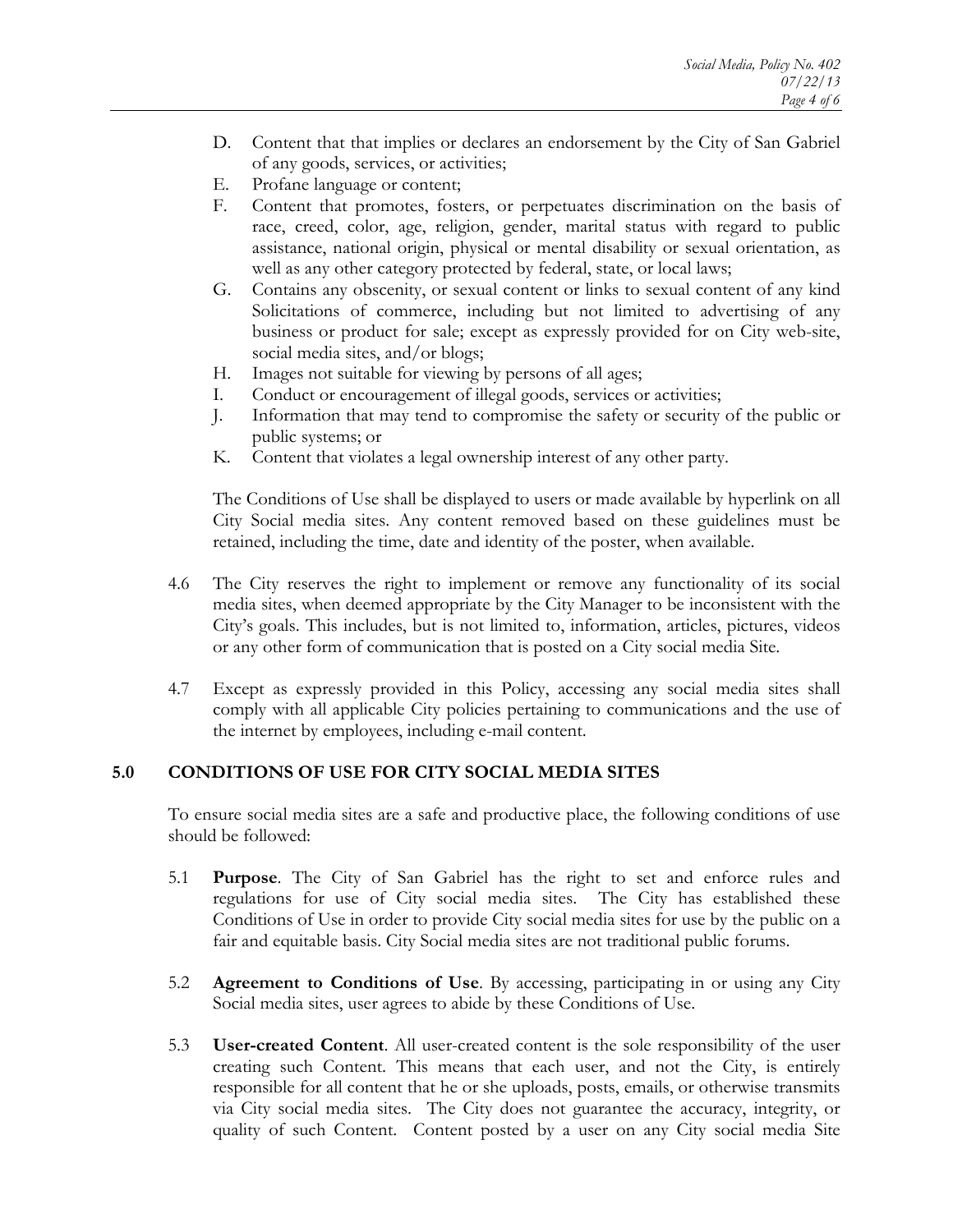reflects the opinion of the user only, and publication of any Content does not imply endorsement of or agreement by, the City, nor does such Content necessarily reflect the opinions or policies of the City.

# 5.4 **Improper Use**

No user may use a City social media site to:

- A. Violate any applicable federal, state or local law, including but not limited to the Electronic Communications Privacy Act of 1986;
- B. Harm minors in any way;
- C. Upload, post, e-mail, or otherwise transmit any material that contains software viruses or any other computer documents, files or programs designed to interrupt, damage, destroy, or limit the functionality of any computer software or hardware or telecommunications equipment;
- D. Impersonate any person or entity, including, but not limited to, a City staff member or elected official, or falsely state or otherwise misrepresent his or her affiliation with a person or entity;
- E. Falsify headers or otherwise manipulate identifiers in order to disguise the origin of any Content transmitted through City social media sites;
- F. Interfere with or disrupt City social media sites, or disobey any requirements, procedures, policies or regulations of networks connected to City social media sites, or use City social media sites in any way that could damage, disable, overburden or impair City social media sites;
- G. Stalk or harass any person or;
- H. Collect or store personal data about any other user without express permission.

Any Content posted to any City social media site is subject to the terms of use of the moderator of that website. If any Content violates such terms of use, the City may report the Content to the moderator of the website, and request that the Content be deleted.

If the moderator of the website does not timely delete content that is in violation of its terms of use, or if the website is owned and operated by the city, the following inappropriate forms of Content may be removed by the City:

- i. Profane, obscene or pornographic content and/or language;
- ii. Content that promotes, fosters or perpetuates discrimination on the basis of race, creed, color, age, religion, gender, sexual orientation, or natural origin;
- iii. Threats to any person or organization;
- iv. Solicitation of commerce, including but not limited to advertising of any business or product for sale; except as expressly provided for on City Web site, Social media sites, and/or blogs;
- v. Conduct in violation of any federal, state or local law; or
- vi. Conduct in violation of the terms of use of any website moderator.